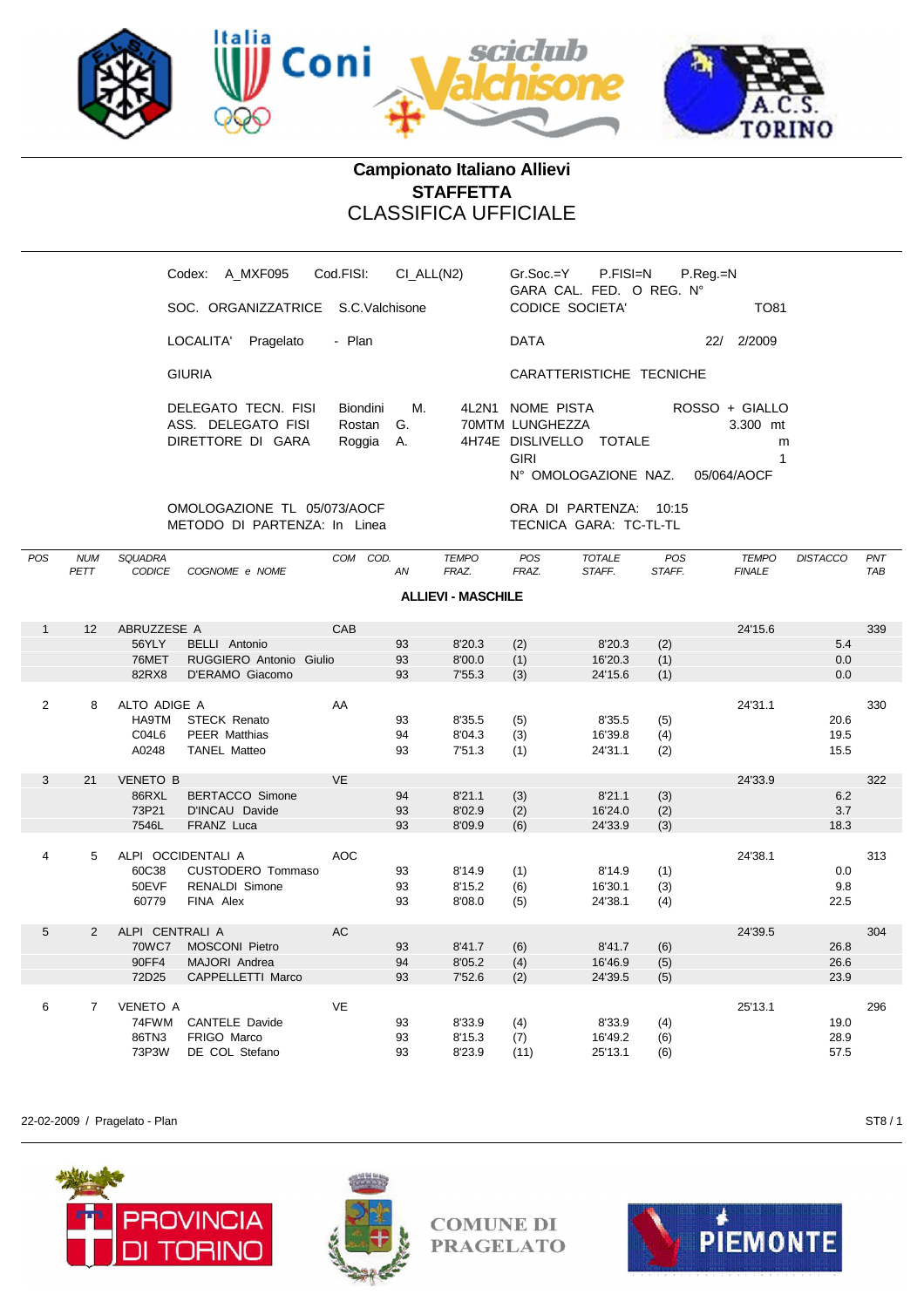









L,

| POS               | <b>NUM</b><br>PETT | SQUADRA<br><b>CODICE</b> | COGNOME e NOME                    |            | COM COD.<br>AN | <b>TEMPO</b><br>FRAZ. | POS<br>FRAZ. | <b>TOTALE</b><br>STAFF. | POS<br>STAFF. | <b>TEMPO</b><br><b>FINALE</b> | <b>DISTACCO</b> | PNT<br>TAB |
|-------------------|--------------------|--------------------------|-----------------------------------|------------|----------------|-----------------------|--------------|-------------------------|---------------|-------------------------------|-----------------|------------|
| $\overline{7}$    | 10                 | ALPI CENTRALI B<br>7125N | <b>BALDUZZI Davide</b>            | AC         | 94             | 8'50.0                | (9)          | 8'50.0                  | (9)           | 25'22.5                       | 35.1            | 287        |
|                   |                    | 92EV6                    | <b>MALGRATI Tullio</b>            |            | 93             | 8'20.6                | (12)         | 17'10.6                 | (8)           |                               | 50.3            |            |
|                   |                    |                          | 81WWX COMPAGNONI Samuel           |            | 93             | 8'11.9                | (8)          | 25'22.5                 | (7)           |                               | 1'06.9          |            |
|                   |                    |                          |                                   |            |                |                       |              |                         |               |                               |                 |            |
| 8                 | 6                  | VALDOSTANO A             |                                   | VA         |                |                       |              |                         |               | 25'44.8                       |                 | 278        |
|                   |                    | 85VC1                    | GLAREY Jacopo                     |            | 93             | 9'26.1                | (19)         | 9'26.1                  | (19)          |                               | 1'11.2          |            |
|                   |                    | 85VAP                    | BILLIA Mauro                      |            | 93             | 8'18.6                | (10)         | 17'44.7                 | (17)          |                               | 1'24.4          |            |
|                   |                    | 705EP                    | DE FABIANI Francesco              |            | 93             | 8'00.1                | (4)          | 25'44.8                 | (8)           |                               | 1'29.2          |            |
|                   |                    |                          |                                   |            |                |                       |              |                         |               |                               |                 |            |
| 9                 | $\mathbf{1}$       | <b>TRENTINO A</b>        |                                   | <b>TN</b>  |                |                       |              |                         |               | 25'52.8                       |                 | 269        |
|                   |                    | 64ELH                    | FEDEL Tomaso                      |            | 93             | 8'48.1                | (8)          | 8'48.1                  | (8)           |                               | 33.2            |            |
|                   |                    | 709XJ                    | PELLEGRIN Sebastiano              |            | 94             | 8'54.7                | (28)         | 17'42.8                 | (14)          |                               | 1'22.5          |            |
|                   |                    | 713LJ                    | <b>CRISTELLON Alessandro</b>      |            | 93             | 8'10.0                | (7)          | 25'52.8                 | (9)           |                               | 1'37.2          |            |
|                   |                    |                          | ALPI OCCIDENTALI B                | <b>AOC</b> |                |                       |              |                         |               | 25'56.0                       |                 |            |
| 10                | 20                 | 828AE                    | LORENZI Christian                 |            | 94             | 9'27.4                |              | 9'27.4                  |               |                               | 1'12.5          | 261        |
|                   |                    | 82915                    | <b>BECCHIS Emanuele</b>           |            | 93             | 8'16.0                | (21)         | 17'43.4                 | (21)          |                               | 1'23.1          |            |
|                   |                    | 90M1X                    | ARNODO Luca                       |            | 93             | 8'12.6                | (8)<br>(9)   | 25'56.0                 | (15)<br>(10)  |                               | 1'40.4          |            |
|                   |                    |                          |                                   |            |                |                       |              |                         |               |                               |                 |            |
| 11                | 24                 | VENETO D                 |                                   | <b>VE</b>  |                |                       |              |                         |               | 25'57.5                       |                 | 252        |
|                   |                    | 73TEW                    | ZANDONELLA Andrea                 |            | 93             | 8'50.9                | (10)         | 8'50.9                  | (10)          |                               | 36.0            |            |
|                   |                    | 632F8                    | DELL'ANTONE Federico              |            | 94             | 8'29.3                | (16)         | 17'20.2                 | (9)           |                               | 59.9            |            |
|                   |                    | 87599                    | PEZZO Fabio                       |            | 94             | 8'37.3                | (15)         | 25'57.5                 | (11)          |                               | 1'41.9          |            |
|                   |                    |                          |                                   |            |                |                       |              |                         |               |                               |                 |            |
| $12 \overline{ }$ | 11                 | ALPI CENTRALI C          |                                   | AC         |                |                       |              |                         |               | 25'58.9                       |                 | 243        |
|                   |                    | 6195C                    | MAJ Christian                     |            | 93             | 8'45.3                | (7)          | 8'45.3                  | (7)           |                               | 30.4            |            |
|                   |                    | 81WWN                    | MARTINELLI Gabriele               |            | 94             | 8'36.1                | (20)         | 17'21.4                 | (10)          |                               | 1'01.1          |            |
|                   |                    | 3VF8P                    | <b>CANTONI</b> Riccardo           |            | 94             | 8'37.5                | (16)         | 25'58.9                 | (12)          |                               | 1'43.3          |            |
|                   |                    |                          |                                   |            |                |                       |              |                         |               |                               |                 |            |
| 13                | 13                 | TRENTINO C               |                                   | <b>TN</b>  |                |                       |              |                         |               | 26'00.8                       |                 | 235        |
|                   |                    | 9A96C                    | SIMION Manuel                     |            | 93             | 9'26.5                | (20)         | 9'26.5                  | (20)          |                               | 1'11.6          |            |
|                   |                    | 85LPL                    | PEDERGNANA Nicola                 |            | 93             | 8'17.7                | (9)          | 17'44.2                 | (16)          |                               | 1'23.9          |            |
|                   |                    | 72TXA                    | MAESTRI Cesare                    |            | 93             | 8'16.6                | (10)         | 26'00.8                 | (13)          |                               | 1'45.2          |            |
|                   |                    |                          |                                   |            |                |                       |              |                         |               |                               |                 |            |
| 14                | 14                 | ALPI CENTRALI D          |                                   | AC         |                |                       |              |                         |               | 26'01.8                       |                 | 226        |
|                   |                    | 6195D                    | RAINERI Armando                   |            | 93             | 8'51.5                | (11)         | 8'51.5                  | (11)          |                               | 36.6            |            |
|                   |                    | 80L29                    | PIRLETTI Matteo                   |            | 94             | 8'14.4                | (5)          | 17'05.9                 | (7)           |                               | 45.6            |            |
|                   |                    |                          | 81WWD PEROTTI Manuel              |            | 94             | 8'55.9                | (25)         | 26'01.8                 | (14)          |                               | 1'46.2          |            |
|                   |                    |                          |                                   |            |                |                       |              |                         |               |                               |                 |            |
| 15                | $\overline{4}$     |                          | FRIULI VENEZIA GIULIA A           | <b>FVG</b> |                |                       |              |                         |               | 26'05.6                       | 46.4            | 217        |
|                   |                    | D0E7F<br>C0MF8           | LUPIERI Andrea<br>COSANO Giuliano |            | 93<br>93       | 9'01.3                | (15)         | 9'01.3                  | (15)          |                               | 1'14.9          |            |
|                   |                    |                          |                                   |            |                | 8'33.9                | (19)         | 17'35.2                 | (12)          |                               |                 |            |
|                   |                    | 852HD                    | ROMANIN Nicola                    |            | 94             | 8'30.4                | (12)         | 26'05.6                 | (15)          |                               | 1'50.0          |            |
| 16                | 3                  | TRENTINO B               |                                   | TN         |                |                       |              |                         |               | 26'16.4                       |                 | 209        |
|                   |                    | 85RHC                    | LARGER Simone                     |            | 94             | 8'56.8                | (13)         | 8'56.8                  | (13)          |                               | 41.9            |            |
|                   |                    | 85NR8                    | <b>TOMASI Andrea</b>              |            | 93             | 8'25.4                | (14)         | 17'22.2                 | (11)          |                               | 1'01.9          |            |
|                   |                    | 72V98                    | SEGALLA Sergio                    |            | 93             | 8'54.2                | (24)         | 26'16.4                 | (16)          |                               | 2'00.8          |            |
|                   |                    |                          |                                   |            |                |                       |              |                         |               |                               |                 |            |
| 17                | 18                 | TRENTINO D               |                                   | <b>TN</b>  |                |                       |              |                         |               | 26'28.3                       |                 | 200        |
|                   |                    | 9A164                    | <b>DETASSIS Stefano</b>           |            | 94             | 9'32.7                | (26)         | 9'32.7                  | (26)          |                               | 1'17.8          |            |
|                   |                    | A10C6                    | TITTA Andrea                      |            | 93             | 8'21.3                | (13)         | 17'54.0                 | (20)          |                               | 1'33.7          |            |
|                   |                    | 85LPC                    | PEDERGNANA Alessandro             |            | 93             | 8'34.3                | (13)         | 26'28.3                 | (17)          |                               | 2'12.7          |            |
|                   |                    |                          |                                   |            |                |                       |              |                         |               |                               |                 |            |
| 18                | 17                 | ALTO ADIGE B             |                                   | AA         |                |                       |              |                         |               | 26'38.6                       |                 | 191        |
|                   |                    | 8031C                    | FABI Julian                       |            | 93             | 9'31.4                | (24)         | 9'31.4                  | (24)          |                               | 1'16.5          |            |
|                   |                    | C064M                    | <b>BRUNNER</b> Julian             |            | 93             | 8'32.2                | (18)         | 18'03.6                 | (22)          |                               | 1'43.3          |            |
|                   |                    | 9010C                    | PEER Lukas                        |            | 94             | 8'35.0                | (14)         | 26'38.6                 | (18)          |                               | 2'23.0          |            |
|                   |                    |                          |                                   |            |                |                       |              |                         |               |                               |                 |            |

22-02-2009 / Pragelato - Plan ST8 / 2





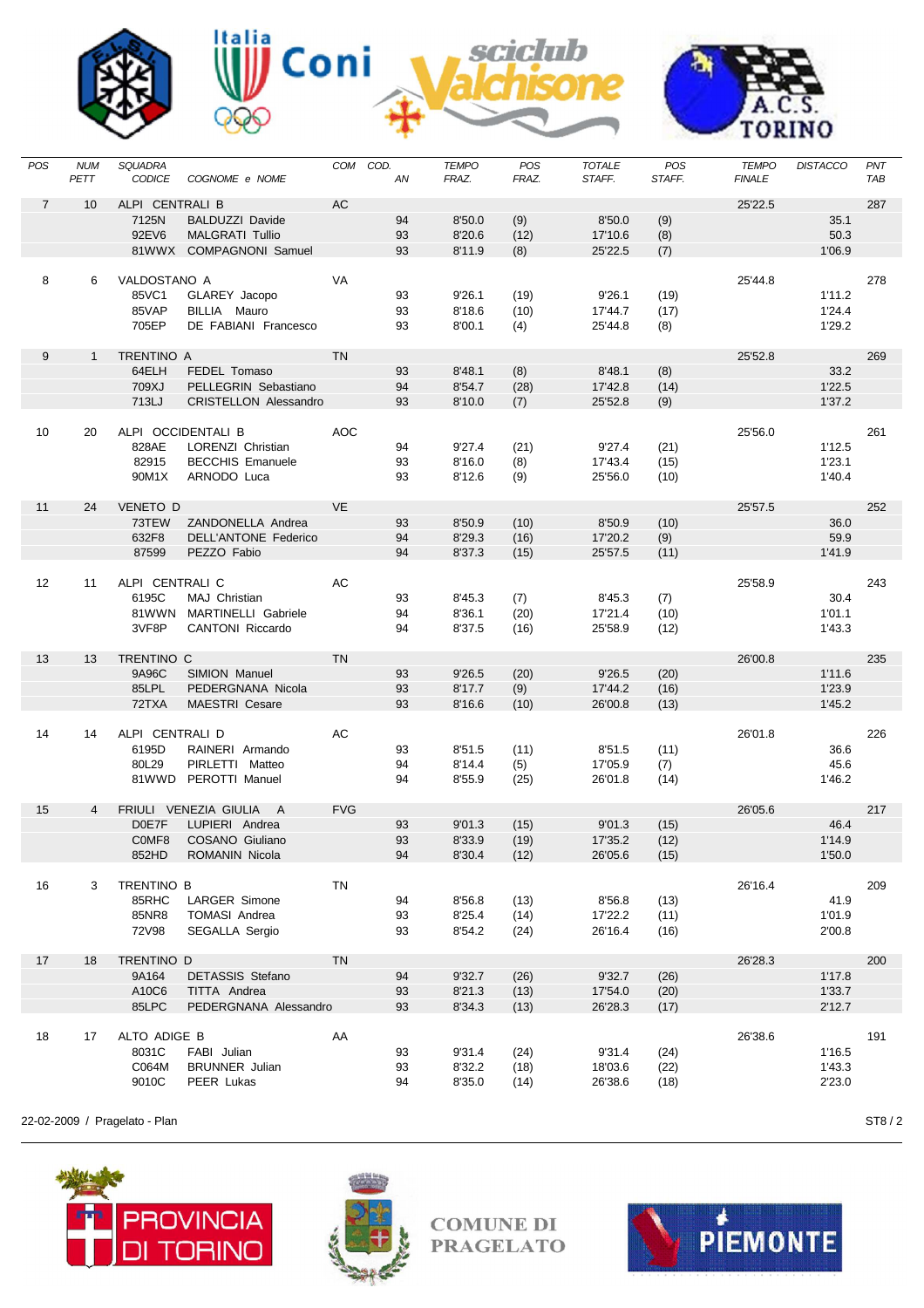









L,

| POS | <b>NUM</b><br>PETT | <b>SQUADRA</b><br><b>CODICE</b> | COGNOME e NOME           | COM       | COD.<br>AN | <b>TEMPO</b><br>FRAZ. | POS<br>FRAZ. | <b>TOTALE</b><br>STAFF. | <b>POS</b><br>STAFF. | <b>TEMPO</b><br><b>FINALE</b> | <b>DISTACCO</b> | PNT<br>TAB |
|-----|--------------------|---------------------------------|--------------------------|-----------|------------|-----------------------|--------------|-------------------------|----------------------|-------------------------------|-----------------|------------|
| 19  | 22                 | <b>VENETO C</b>                 |                          | VE        |            |                       |              |                         |                      | 26'39.6                       |                 | 183        |
|     |                    | 8692Y                           | <b>BUZZO Michele</b>     |           | 93         | 9'22.8                | (18)         | 9'22.8                  | (18)                 |                               | 1'07.9          |            |
|     |                    | 86VL7                           | PILATI Giuseppe          |           | 94         | 8'29.3                | (16)         | 17'52.1                 | (19)                 |                               | 1'31.8          |            |
|     |                    | 74FVN                           | RIGONI Luca              |           | 93         | 8'47.5                | (19)         | 26'39.6                 | (19)                 |                               | 2'24.0          |            |
|     |                    |                                 |                          |           |            |                       |              |                         |                      |                               |                 |            |
| 20  | 25                 | ALPI CENTRALI F                 |                          | AC        |            |                       |              |                         |                      | 26'42.4                       |                 | 174        |
|     |                    | 71268                           | RANZA Giorgio            |           | 93         | 8'57.6                | (14)         | 8'57.6                  | (14)                 |                               | 42.7            |            |
|     |                    | 80NHW                           | NEGRONI Davide           |           | 93         | 8'43.2                | (22)         | 17'40.8                 | (13)                 |                               | 1'20.5          |            |
|     |                    | A06VP                           | <b>GORETTI Stefan</b>    |           | 94         | 9'01.6                | (27)         | 26'42.4                 | (20)                 |                               | 2'26.8          |            |
|     |                    |                                 |                          |           |            |                       |              |                         |                      |                               |                 |            |
| 21  | 16                 | VALDOSTANO B                    |                          | VA        |            |                       |              |                         |                      | 26'52.6                       |                 | 165        |
|     |                    | 9A74H                           | <b>SALVADORI Mattia</b>  |           | 94         | 9'14.7                | (16)         | 9'14.7                  | (16)                 |                               | 59.8            |            |
|     |                    | 4LR8V                           | MAGUET Nadir             |           | 93         | 8'48.3                | (25)         | 18'03.0                 | (21)                 |                               | 1'42.7          |            |
|     |                    | 91P71                           | MACORI Luca              |           | 93         | 8'49.6                | (21)         | 26'52.6                 | (21)                 |                               | 2'37.0          |            |
|     |                    |                                 |                          |           |            |                       |              |                         |                      |                               |                 |            |
| 22  | 28                 | <b>VENETO E</b>                 |                          | <b>VE</b> |            |                       |              |                         |                      | 26'59.4                       |                 | 156        |
|     |                    | AAKE1                           | <b>COSTANTINI Nicola</b> |           | 94         | 9'17.8                | (17)         | 9'17.8                  | (17)                 |                               | 1'02.9          |            |
|     |                    | 73TF4                           | <b>MAGNI Mirko</b>       |           | 93         | 8'58.6                | (31)         | 18'16.4                 | (24)                 |                               | 1'56.1          |            |
|     |                    | 86879                           | <b>VALLEFERRO Pietro</b> |           | 93         | 8'43.0                | (17)         | 26'59.4                 | (22)                 |                               | 2'43.8          |            |
|     |                    |                                 |                          |           |            |                       |              |                         |                      |                               |                 |            |
| 23  | 32                 | ABRUZZESE B                     |                          | CAB       |            |                       |              |                         |                      | 27'11.8                       |                 | 148        |
|     |                    | 66RHP                           | <b>GLORI Simone</b>      |           | 93         | 8'56.0                | (12)         | 8'56.0                  | (12)                 |                               | 41.1            |            |
|     |                    | 76PYX                           | D'ONOFRIO Maurizio       |           | 94         | 8'55.7                | (29)         | 17'51.7                 | (18)                 |                               | 1'31.4          |            |
|     |                    | 76PYT                           | DI LORETO Antonio        |           | 93         | 9'20.1                | (32)         | 27'11.8                 | (23)                 |                               | 2'56.2          |            |
|     |                    |                                 |                          |           |            |                       |              |                         |                      |                               |                 |            |
| 24  | 15                 | ALPI CENTRALI E                 |                          | AC        |            |                       |              |                         |                      | 27'14.3                       |                 | 139        |
|     |                    | <b>72LF8</b>                    | VAIROLI Martin           |           | 93         | 9'56.4                | (30)         | 9'56.4                  | (30)                 |                               | 1'41.5          |            |
|     |                    | 728EY                           | <b>BORMOLINI Nicolas</b> |           | 93         | 8'26.2                | (15)         | 18'22.6                 | (27)                 |                               | 2'02.3          |            |
|     |                    | 728EX                           | <b>BORMOLINI Thomas</b>  |           | 93         | 8'51.7                | (22)         | 27'14.3                 | (24)                 |                               | 2'58.7          |            |
|     |                    |                                 |                          |           |            |                       |              |                         |                      |                               |                 |            |
| 25  | 35                 |                                 | APPENNINO EMILIANO A     | CAE       |            |                       |              |                         |                      | 27'15.6                       |                 | 130        |
|     |                    | 75H17                           | PALANDRI Fabrizio        |           | 94         | 9'29.0                | (22)         | 9'29.0                  | (22)                 |                               | 1'14.1          |            |
|     |                    | 75M4N                           | <b>FERRARI Francesco</b> |           | 94         | 8'46.5                | (23)         | 18'15.5                 | (23)                 |                               | 1'55.2          |            |
|     |                    | 75MX1                           | <b>ORLANDINI Lorenzo</b> |           | 94         | 9'00.1                | (26)         | 27'15.6                 | (25)                 |                               | 3'00.0          |            |
|     |                    |                                 |                          |           |            |                       |              |                         |                      |                               |                 |            |
| 26  | 26                 | VALDOSTANO C<br>A11A7           | CREA Edoardo             | VA        | 93         | 9'37.8                |              | 9'37.8                  |                      | 27'19.1                       | 1'22.9          | 122        |
|     |                    | 861MY                           | MEZZARO Edoardo          |           | 93         | 8'55.9                | (29)         |                         | (29)                 |                               | 2'13.4          |            |
|     |                    | <b>CACJA</b>                    | <b>BORBEY Maurizio</b>   |           | 94         | 8'45.4                | (30)<br>(18) | 18'33.7<br>27'19.1      | (29)<br>(26)         |                               | 3'03.5          |            |
|     |                    |                                 |                          |           |            |                       |              |                         |                      |                               |                 |            |
| 27  | 23                 | <b>TRENTINO F</b>               |                          | <b>TN</b> |            |                       |              |                         |                      | 27'27.2                       |                 | 113        |
|     |                    | 9A4K3                           | PEDERIVA Simone          |           | 94         | 9'59.5                | (32)         | 9'59.5                  | (32)                 |                               | 1'44.6          |            |
|     |                    | 64NHT                           | <b>MARCH Giovanni</b>    |           | 93         | 8'20.1                | (11)         | 18'19.6                 | (25)                 |                               | 1'59.3          |            |
|     |                    | 85CLC                           | DEFRANCESCO Mathias      |           | 93         | 9'07.6                | (30)         | 27'27.2                 | (27)                 |                               | 3'11.6          |            |
|     |                    |                                 |                          |           |            |                       |              |                         |                      |                               |                 |            |
| 28  | 34                 | ALTO ADIGE C                    |                          | AA        |            |                       |              |                         |                      | 27'35.9                       |                 | 104        |
|     |                    | CATX0                           | CAPPELLO Thomas          |           | 94         | 9'36.6                | (28)         | 9'36.6                  | (28)                 |                               | 1'21.7          |            |
|     |                    | AA17P                           | OBERBACHER Alex          |           | 94         | 8'53.9                | (27)         | 18'30.5                 | (28)                 |                               | 2'10.2          |            |
|     |                    | CA9L2                           | VOLGGER Joachim          |           | 93         | 9'05.4                | (29)         | 27'35.9                 | (28)                 |                               | 3'20.3          |            |
|     |                    |                                 |                          |           |            |                       |              |                         |                      |                               |                 |            |
| 29  | 27                 | CALABRO LUCANO A                |                          | CAL       |            |                       |              |                         |                      | 27'38.1                       |                 | 96         |
|     |                    | 83H5C                           | GALLO Giulio             |           | 93         | 9'34.6                | (27)         | 9'34.6                  | (27)                 |                               | 1'19.7          |            |
|     |                    | CA80C                           | STRAFACE Dario           |           | 93         | 8'47.4                | (24)         | 18'22.0                 | (26)                 |                               | 2'01.7          |            |
|     |                    | 83H1C                           | ROMANO Giovanni          |           | 94         | 9'16.1                | (31)         | 27'38.1                 | (29)                 |                               | 3'22.5          |            |
|     |                    |                                 |                          |           |            |                       |              |                         |                      |                               |                 |            |
| 30  | 31                 | <b>VENETO F</b>                 |                          | VE        |            |                       |              |                         |                      | 27'39.7                       |                 | 87         |
|     |                    | CA2R3                           | MAIONI Federico          |           | 94         | 10'00.3               | (33)         | 10'00.3                 | (33)                 |                               | 1'45.4          |            |
|     |                    | 868Y8                           | <b>BUZZO COATIN Luca</b> |           | 93         | 8'50.2                | (26)         | 18'50.5                 | (32)                 |                               | 2'30.2          |            |
|     |                    | 73TVW                           | FOLLADOR Daniele         |           | 93         | 8'49.2                | (20)         | 27'39.7                 | (30)                 |                               | 3'24.1          |            |
|     |                    |                                 |                          |           |            |                       |              |                         |                      |                               |                 |            |

22-02-2009 / Pragelato - Plan ST8 / 3